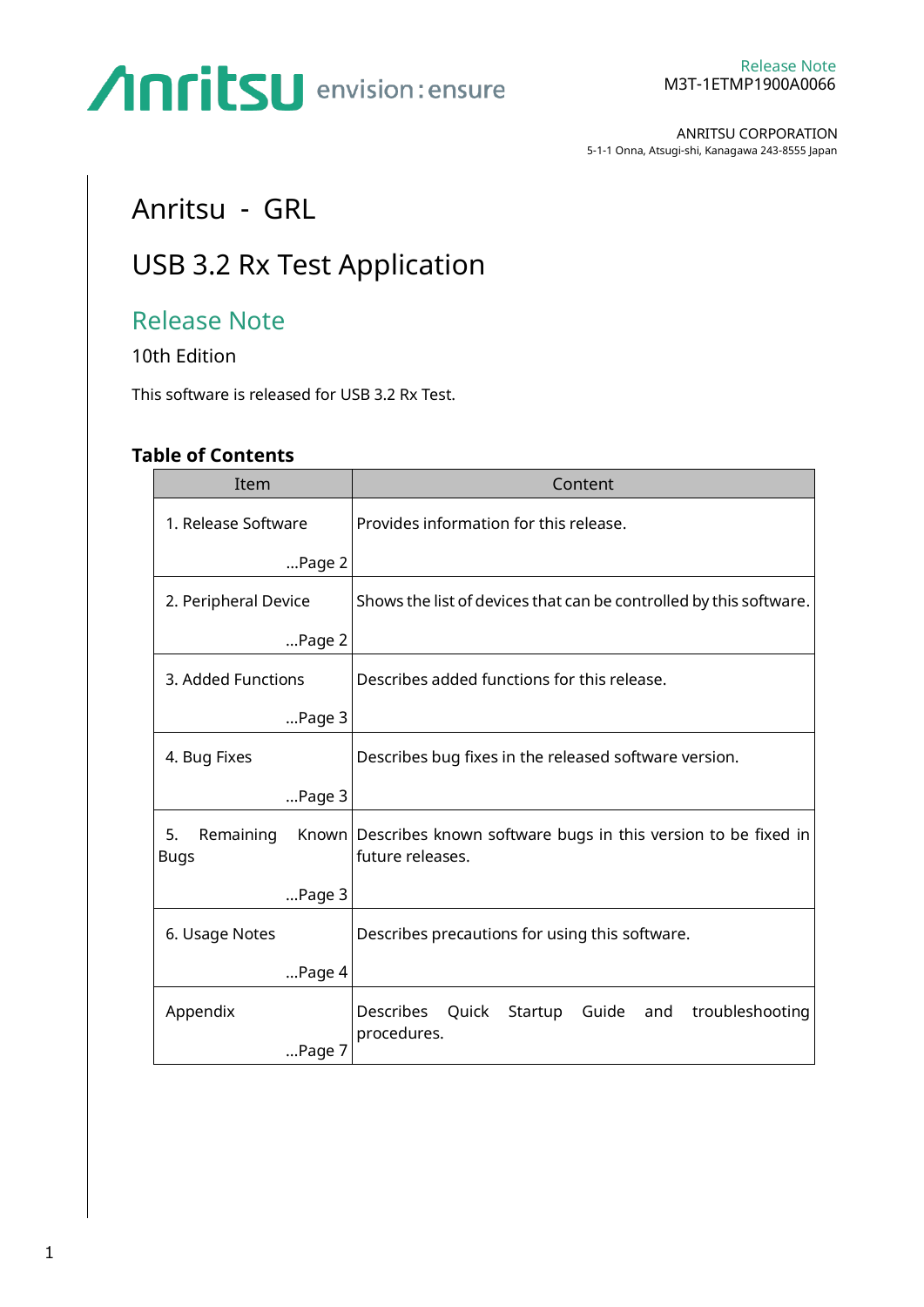#### <span id="page-1-0"></span>**1. Released Software**

The certificate software versions for Keysight / Tektronix Scope are shown in the table.

| Edition | GRL USB3.2 Rx           | Anritsu   | Anritsu   | Scope        |                          |
|---------|-------------------------|-----------|-----------|--------------|--------------------------|
|         | <b>Test Application</b> | MX190000A | MX183000A | Keysight     | <b>Tektronix</b>         |
| 10      | V1.08.00                | V7.02.30  | V7.02.30  | DSAZ634A     | DPO77002SX               |
|         |                         |           |           | V06.60.00403 | V <sub>10.11</sub> .0.30 |
| 09      | V1.00.180               | V7.02.30  | V7.02.30  | DSAZ634A     | DPO77002SX               |
|         |                         |           |           | V06.60.00403 | V <sub>10.11</sub> .0.30 |
| 08      | V1.00.157               | V4.10.20  | V4.10.05  | DSAZ634A     | DPO75902SX               |
|         |                         |           |           | V06.55.00702 | V10.2.0.26               |
| 07      | V1.00.155               | V4.10.20  | V4.10.05  | DSAZ634A     | DPO75902SX               |
|         |                         |           |           | V06.40.00714 | V10.2.0.26               |
| 06      | V1.00.149               | V4.03.12  | V4.03.15  | DSAZ634A     | DPO75902SX               |
|         |                         |           |           | V06.40.00714 | V <sub>10.0.8</sub> .138 |
| 05      | V1.00.143               | V4.03.12  | V4.03.15  | DSAZ634A     | DPO75902SX               |
|         |                         |           |           | V06.40.00714 | V10.0.8.138              |
| 04      | V1.00.138               | V4.03.12  | V4.03.15  | DSAZ634A     |                          |
|         |                         |           |           | V06.40.00714 |                          |
| 03      | V1.00.116               | V4.03.12  | V4.03.15  | DSAZ634A     | $-$                      |
|         |                         | V4.02.10  | V4.02.10  | V06.40.00714 |                          |
| 02      | V1.00.116               | V3.00.05  | V3.06.16  | DSAZ634A     |                          |
|         |                         |           |           | V06.20.01101 |                          |
| 01      | V1.00.116               | V2.05.08  | V3.04.09  | DSAZ634A     | $-$                      |
|         |                         |           |           | V06.00.01001 |                          |

#### <span id="page-1-1"></span>**2. Peripheral Devices**

The peripheral devices for the application are shown in the table.

| Model          | Name                      |
|----------------|---------------------------|
| <b>MP1900A</b> | Signal Quality Analyzer-R |
| MU181000B      | 12.5GHz 4port Synthesizer |
| MU181500B      | Jitter Modulation Source  |
| MU195020A      | 21G/32G bit/s SI PPG      |
| MU195040A      | 21G/32G bit/s SI ED       |
| MU195050A      | Noise Generator           |

For the installation position of the mainframe, refer to the Anritsu website [\(https://www.anritsu.com\)](https://www.anritsu.com/).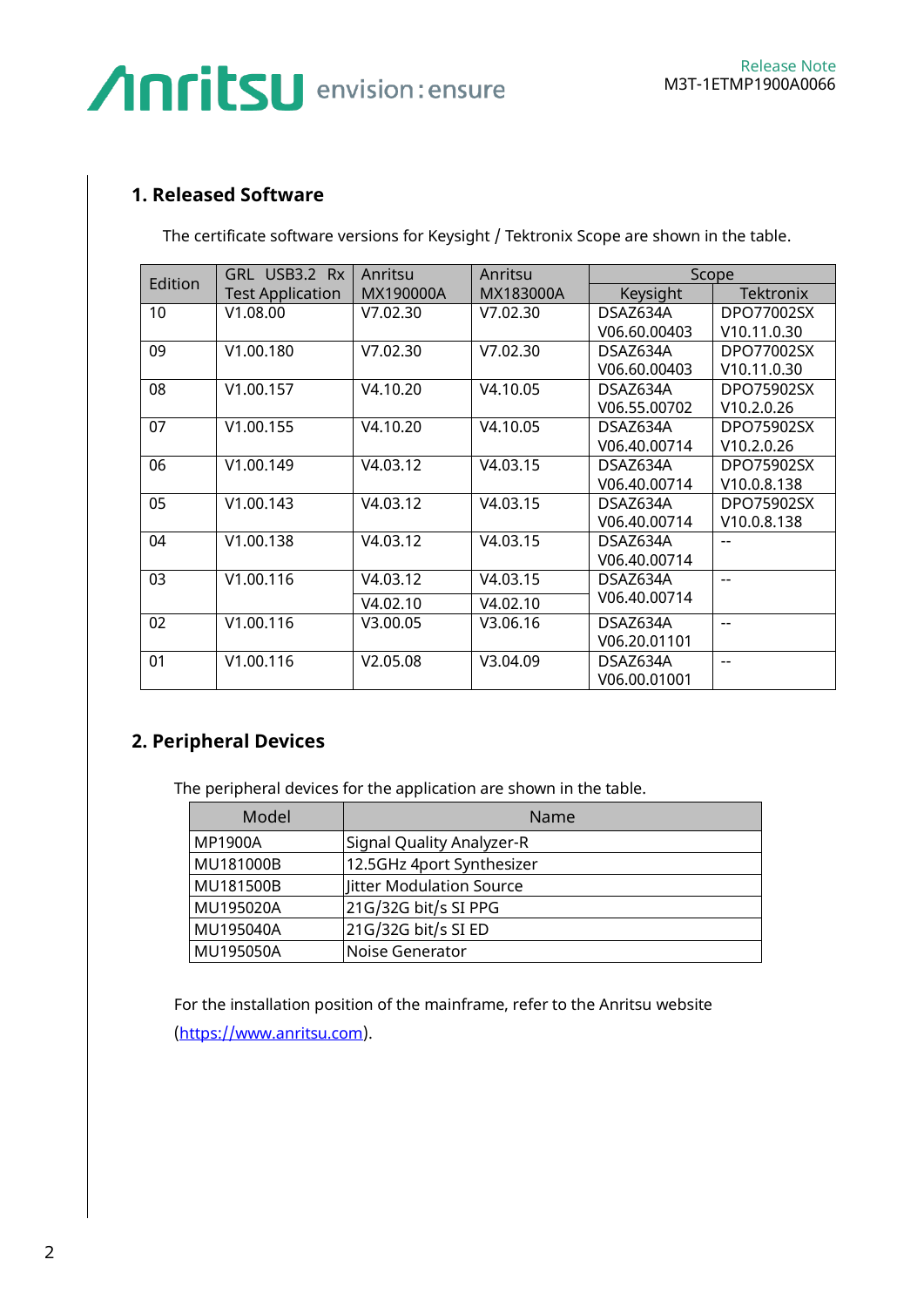#### <span id="page-2-0"></span>**3. Added Functions**

| Version               | Description                      |
|-----------------------|----------------------------------|
| V <sub>1.00.180</sub> | Supports USB3.2 x 2 test         |
| V <sub>1.00.155</sub> | Updates graphical user interface |
| V1.00.143             | Supports Tektronix scope         |

#### <span id="page-2-1"></span>**4. Bug Fixes**

| Version   | Description                                                           |
|-----------|-----------------------------------------------------------------------|
| V1.00.157 | Updates framework to fix Jitter tolerance plot display incorrect JTOL |
|           | line.                                                                 |

#### <span id="page-2-2"></span>**5. Remaining Known Bugs**

| Version   | Item (Management                                               | Issue                                                                                                                                                                                                                                                                                                                                                                                                                                                                                                                                                                                         |
|-----------|----------------------------------------------------------------|-----------------------------------------------------------------------------------------------------------------------------------------------------------------------------------------------------------------------------------------------------------------------------------------------------------------------------------------------------------------------------------------------------------------------------------------------------------------------------------------------------------------------------------------------------------------------------------------------|
|           | Number)                                                        |                                                                                                                                                                                                                                                                                                                                                                                                                                                                                                                                                                                               |
| V1.00.116 | A bug causing Margin Test<br>to refer to a wrong<br>parameter. | Though Margin Test for Gen1/2 should refer to<br>the Margin Test BER value as the threshold, it<br>refers to the <b>Compliance BER</b> value.<br>Configurations<br>Use Margin Test BER when testing margin.<br>And It should be input by test interval or Bit count.<br>Maximum Margin Test Error:<br>Prompt Before EQ Training:<br>T <sub>110</sub><br>compliance BER(Gen1):<br>3e-10<br>Compliance BER(Gen2):<br>$1.2e-12$<br>Margin Test BER(Gen1):<br>$3e-10$<br>Margin Test BER(Gen2):<br>$1.2e-12$<br>Skip Link Training Initialization Sequence:<br>Retrain When Si Frequency Changed: |
|           |                                                                |                                                                                                                                                                                                                                                                                                                                                                                                                                                                                                                                                                                               |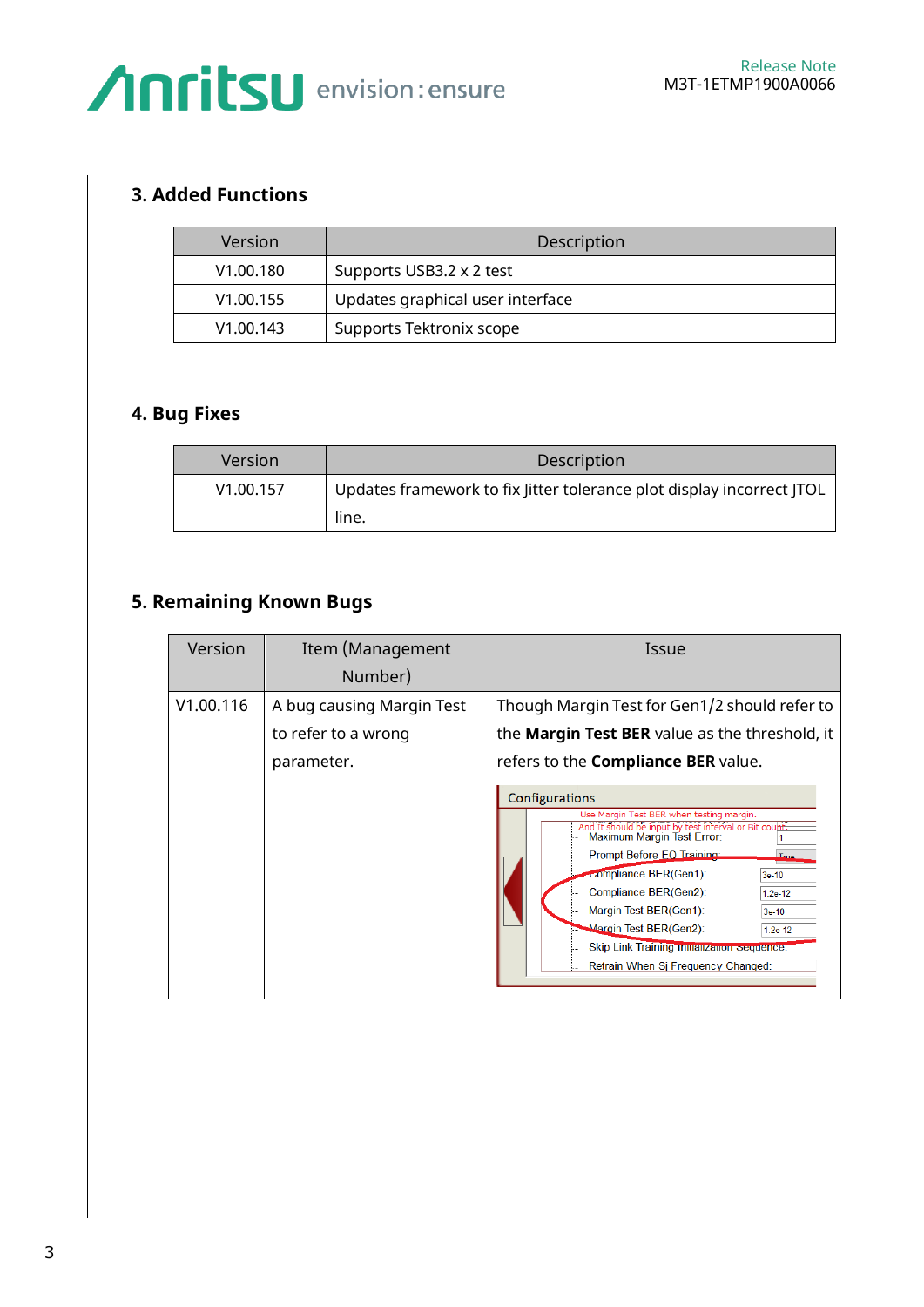#### <span id="page-3-0"></span>**6. Usage Notes**

Ш

The precautions for using each version are described below.

#### **6.1 How to set SigTest version and template files**

To change the versions of SigTest used for calibration, edit the following version numbers.

|             | M Anritsu USB 3.1 Rx Test                                                                                                                                                                                                                                                                |
|-------------|------------------------------------------------------------------------------------------------------------------------------------------------------------------------------------------------------------------------------------------------------------------------------------------|
| Application | Windows<br>Options<br>License<br>Help                                                                                                                                                                                                                                                    |
|             | $\mathbf{1} \oplus \mathbf{0} + \mathbf{0} \oplus \mathbf{0}$<br>Configurations                                                                                                                                                                                                          |
|             | USB 3.1 Rx Calibrations and Tests<br>⊟-<br>Calibrations<br>8<br>Enable De-embedding:<br>False<br>De-embedding File:<br>Nothing<br>j<br>Gen1 SigTest Version:<br>3.2.11.3<br>;<br>Gen2 SigTest Version:<br>4.0.23.2<br>ė.<br><b>Rx Tests</b><br><b>BER Method:</b><br><b>HSB Loophack</b> |

SigTest template depends on the file in: C:\GRL\Rx Test Solution\Applications\USB3\_1\_AN\_RxTest\SigTestPathSetup

To change template files, edit file names in this text file.

| Template_3.2.11.3.txt - Notepad                                                                                                                                                                              |
|--------------------------------------------------------------------------------------------------------------------------------------------------------------------------------------------------------------|
| File Edit Format View Help                                                                                                                                                                                   |
| Rjcalibration_Gen1_5G_Type-C=USB_3_5GB\USB_3_5Gb_CP1_Rj_Cal_Type_C.dat<br> Rjcalibration_Gen1_5G_Other=USB_3_5GB\USB_3_5Gb_CP1.dat<br>Ricalibration_Gen1_10G=USB_3_10GB\USB_3_10Gb_Ri_Cal.dat                |
| sjcalibration_Gen1_5G_Type-C=USB_3_5GB\USB_3_5Gb_CPO_RjIN_SjCal_Type_C.dat<br> sjcalibration_Gen1_5G_Other=USB_3_5GB\USB_3_5Gb_CPO_RjIN_SjCal.dat<br>Sicalibration_Gen1_10G=USB_3_10GB\USB_3_10Gb_Si_Cal.dat |
| Eyecalibration_Gen1_5G=USB_3_5GB\USB_3_5gb_CPO_RjIN.dat<br> Eyecalibration_Gen2_10G=USB_3_10GB\USB_3_10Gb_CP9_Rx_CAL_CTLE_N5dB.dat                                                                           |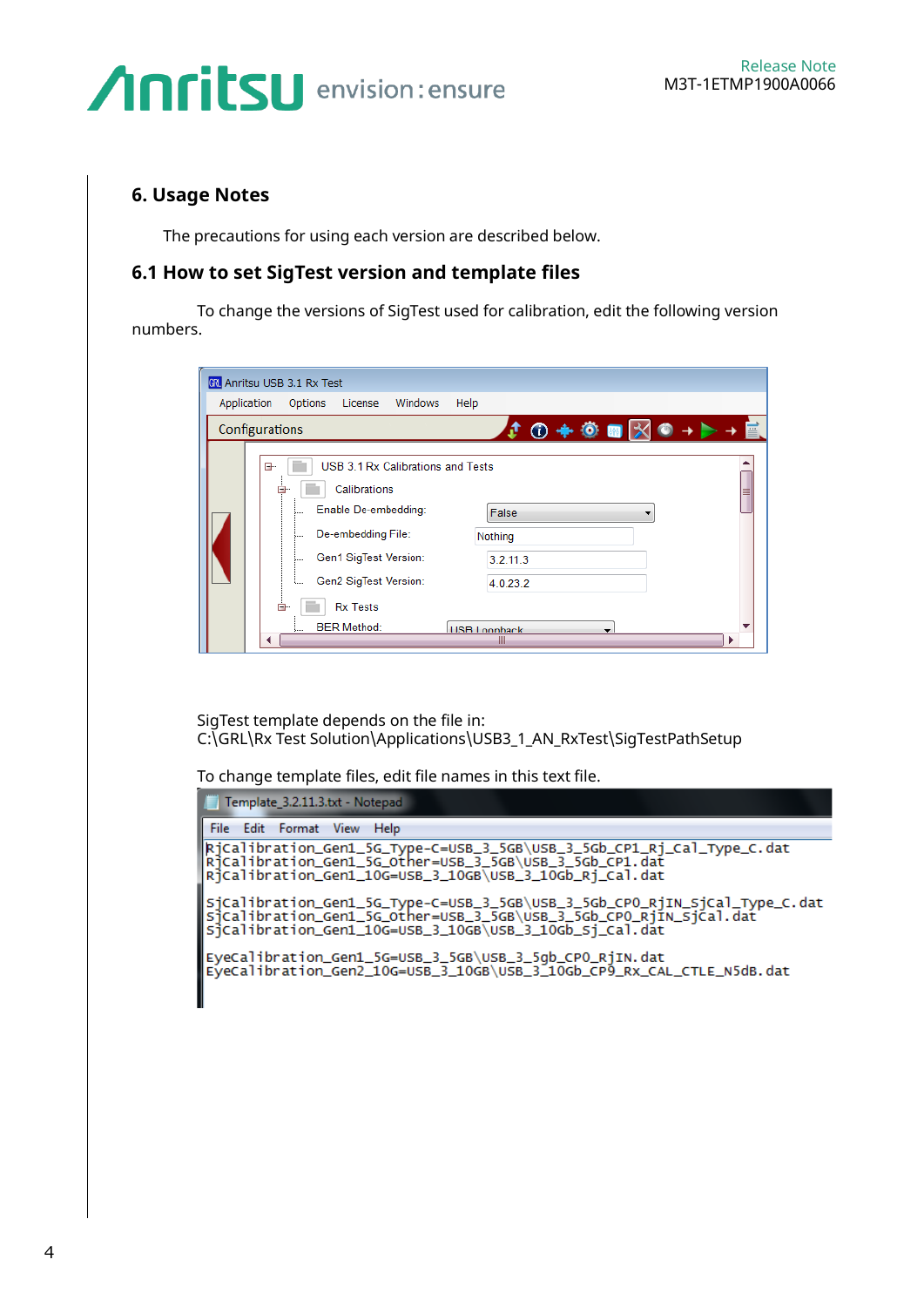#### **6.2 How to save calibration results to BERT**

#### 1. Set **Save BERT Setup Only** to **True**.

| 60 Anritsu USB 3.1 Rx Test |                                                                                                                                                                                                                                                                                                                                                                           |
|----------------------------|---------------------------------------------------------------------------------------------------------------------------------------------------------------------------------------------------------------------------------------------------------------------------------------------------------------------------------------------------------------------------|
| Application<br>Options     | Windows<br>Help<br>License                                                                                                                                                                                                                                                                                                                                                |
| Configurations             | 0 + 0 D X                                                                                                                                                                                                                                                                                                                                                                 |
| i<br><b>Sono</b><br>5      | Margin Test BER(Gen1):<br>$3e-10$<br>Margin Test BER(Gen2):<br>$1.2e-12$<br>Skip Link Training Initialization Sequence:<br>Yes<br>Retrain When Sj Frequency Changed:<br>False<br>Ignore Failed Link Training:<br>False<br>Save BERT Setup Only:<br><b>True</b><br>Margin Plot Upper Limit:<br>100<br>Control Name: SaveBERTSetur<br>Marnin Plot Lower Limit:<br>0.04<br>₩ |

2. On the **Select Tests** tab, expand **Rx Tests**, and then **Gen1** and **Gen2**, and select the **Compliance Tests** check boxes.

|                     | Anritsu USB 3.1 Rx Test |                                                                                 |                                                                                                                                                                                                                                         |      |
|---------------------|-------------------------|---------------------------------------------------------------------------------|-----------------------------------------------------------------------------------------------------------------------------------------------------------------------------------------------------------------------------------------|------|
|                     | Application Options     |                                                                                 | License Windows                                                                                                                                                                                                                         | Help |
| <b>Select Tests</b> |                         |                                                                                 |                                                                                                                                                                                                                                         |      |
|                     |                         | ← Calibrations<br>$\bullet$ Rx Tests<br>$\triangleright$ Gen 2<br>≐-I⊟III Gen 1 | USB 3.1 Rx Calibrations and Tests<br>ட் பி ♥ Compliance Tests<br>画 ■ ● Margin Tests (Optional)<br>面 ● Marginal Eye Plots (Optional)<br>由 図 ◆ Compliance Tests<br>ட்⊩l⊟ ♦ Marqin Tests (Optional)<br>面 ■ ∧ Marginal Eye Plots (Optional) |      |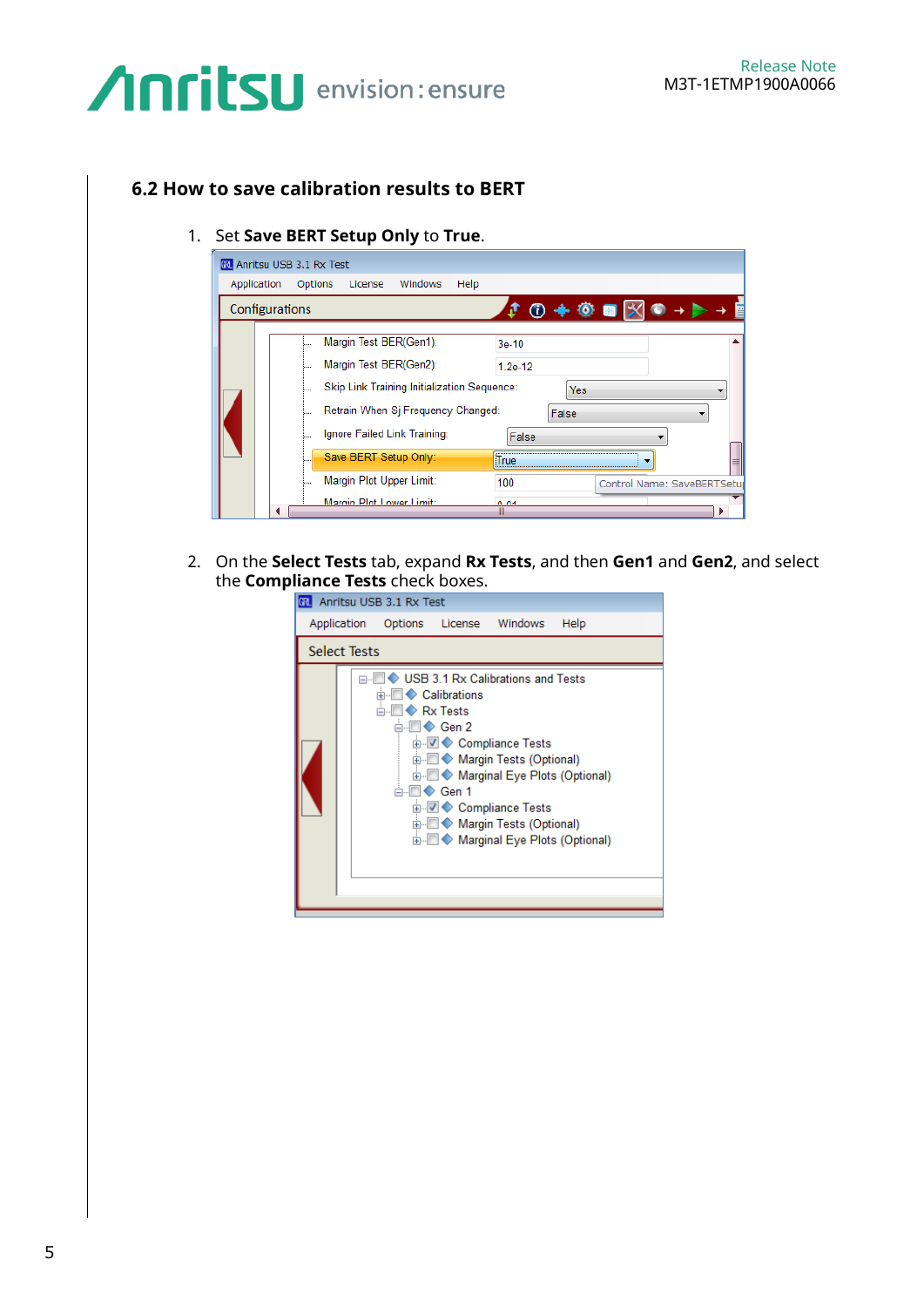3. Click **Run Tests** to start saving calibration results.

|                  | 60 Anritsu USB 3.1 Rx Test                                                  |                       |
|------------------|-----------------------------------------------------------------------------|-----------------------|
|                  | Application Options License Windows<br>Help                                 |                       |
| <b>Run Tests</b> |                                                                             | → ① → ● ■ ※ ◎ → ▶ → ■ |
|                  | <b>Run Option</b><br>Skip Test If Result Exists<br>Replace If Result Exists | <b>Run Tests</b>      |

The directory to save created Quick Save files is:

C:\Configurations\Anritsu USB 3.1 Rx Test

Final\_Setting\_LONG\_Gen1\_5G\_\_S1~8.CND

Final\_Setting\_LONG\_Gen2\_10G\_\_S1~9.CND

Final\_Setting\_SHORT\_Gen1\_5G\_\_S1~8.CND

Final\_Setting\_SHORT\_Gen2\_10G\_\_S1~9.CND

#### **6.3 Note on Coaxial Cable Connection**

When an unexpected error occurs during calibration or test, check the coaxial cable connection first. Due to the complex connection, POS and NEG are very easy to mistake. Improper connection causes an unexpected error.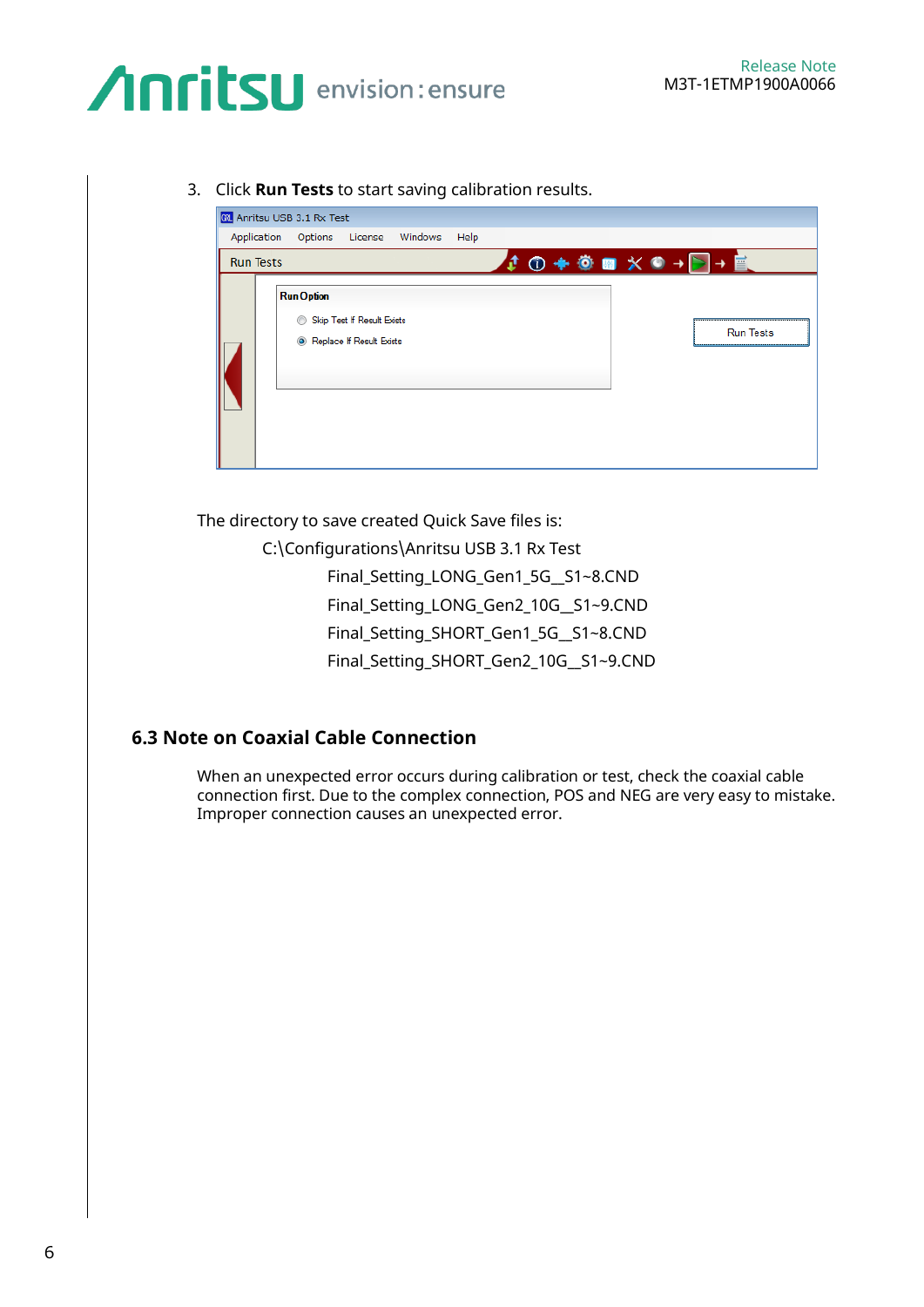#### <span id="page-6-0"></span>**Appendix**

- A. Quick Startup Guide
	- 1. Connect instruments with Ethernet cables as shown below.
	- 2. Set the IP addresses as shown below. These can be set in the Network and Sharing Center (Windows OS feature).
	- 3. Install all applications as shown below (Yellow letters).
- Recommended connection



4. Launch application and configure equipment settings. Enter the scope address as below, and click  $\mathcal G$ . If the setting and connection are correct, the button will turn green.

IP address and port setting examples

| Scope:     | TCPIP0::localhost::inst0::INSTR                           |
|------------|-----------------------------------------------------------|
|            | MP1800A/MP1900A: TCPIP0::192.168.2.100::5001::SOCKET*     |
| MX183000A: | TCPIP0::192.168.2.100::5000::SOCKET*                      |
|            | * Port numbers should be set for MX190000A and MX183000A. |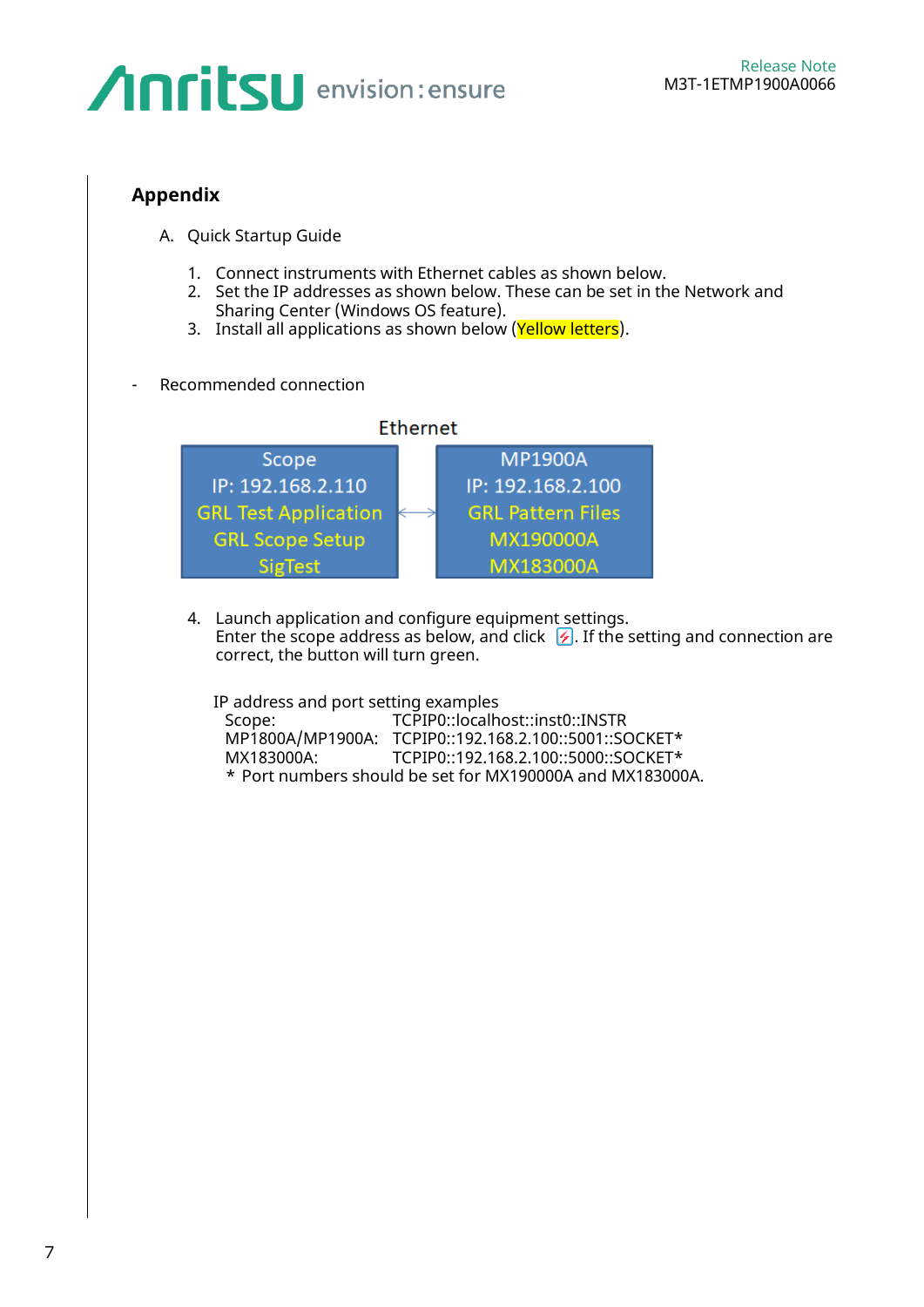#### B. Troubleshooting

If you encounter any errors during calibration or testing, check as follows.

| Problems                                                              | Description                                                                                                                                                                                                                                                                                                                                                                                                                                                                                |  |  |  |  |  |
|-----------------------------------------------------------------------|--------------------------------------------------------------------------------------------------------------------------------------------------------------------------------------------------------------------------------------------------------------------------------------------------------------------------------------------------------------------------------------------------------------------------------------------------------------------------------------------|--|--|--|--|--|
| A SigTest error<br>message is displayed<br>when calibrating<br>EH/EW. | Sometimes a SigTest error message is displayed and SigTest has<br>stopped working when calibrating EH/EW.<br>Click on <b>Close the program</b> when the message is shown.<br>Sigtest<br>Sigtest has stopped working<br>Windows can check online for a solution to the problem.<br>$\rightarrow$ Check online for a solution and close the program<br>$\rightarrow$ Close the program<br>$(\vee)$ View problem details                                                                      |  |  |  |  |  |
| Waveform                                                              | Other software windows are overlapping the waveform images.                                                                                                                                                                                                                                                                                                                                                                                                                                |  |  |  |  |  |
| screenshots in a<br>report include other                              | When operating other software, using an external display is<br>recommended.                                                                                                                                                                                                                                                                                                                                                                                                                |  |  |  |  |  |
| software windows.                                                     | Keysight Infiniium : Tuesday, August 14, 2018 3:43:41 FM                                                                                                                                                                                                                                                                                                                                                                                                                                   |  |  |  |  |  |
|                                                                       | File Control Setup Display Trigger Measure Math Analyze Utilities Demos Help<br>8/14/2018                                                                                                                                                                                                                                                                                                                                                                                                  |  |  |  |  |  |
|                                                                       | 30.0 GSa/s 16.0 Mpts<br>25.0 GHz<br>10.0 V                                                                                                                                                                                                                                                                                                                                                                                                                                                 |  |  |  |  |  |
|                                                                       | ▼<br>$-1$<br>hunderbolt3_AN_RxTest > AppData > Report >                                                                                                                                                                                                                                                                                                                                                                                                                                    |  |  |  |  |  |
|                                                                       | 3BNUSB_3_10Gb_Rj_Cal.dat<br>Open with Adobe Reader XI -<br>Print<br>New folder<br>E L                                                                                                                                                                                                                                                                                                                                                                                                      |  |  |  |  |  |
|                                                                       | Date modified<br>RMS)<br><b>Data</b><br>7/19/2018 3:14 PM<br>File folder                                                                                                                                                                                                                                                                                                                                                                                                                   |  |  |  |  |  |
|                                                                       | Image<br>2018 3:05 PM<br>File folder<br>1400 Ulb g)<br>$\sim$<br>Acrobat D                                                                                                                                                                                                                                                                                                                                                                                                                 |  |  |  |  |  |
|                                                                       | $-4$<br>Search Computer<br>$\Omega$<br><b>L</b> > Computer<br>85 - EU<br>Organize -<br>System properties<br>Uninstall or change a program<br>· Hard Disk Drives (1)<br>Libraries<br>LocalDisk (C:)<br>Document<br>03 GB free of 424 GB<br>Music<br>Pictures<br>Videos<br>Homegroup<br>$-100$ $\mu$<br>2018 10:27 AM<br>Computer<br>LocalDisk<br><b>Network</b><br>Measure<br>MPI900A<br>$\bullet$ V max $(1 -$<br><b>M</b> WINDOW<br>WINDOWS-OOLIOSMK Windowser WORKGROUP<br>Memons 160 GB |  |  |  |  |  |
| DE/PS calibration<br>failure                                          | Check the RF connections. Especially, the connection polarity<br>$\blacktriangleright$<br>(Pos/Neg) and the trigger connection (PPG Aux Out) are                                                                                                                                                                                                                                                                                                                                           |  |  |  |  |  |
| SJ, RJ calibration<br>failure                                         | easy to mistake.                                                                                                                                                                                                                                                                                                                                                                                                                                                                           |  |  |  |  |  |
| Final EH/EW<br>calibration failure                                    | Check the software version. A different version of software may<br>➤<br>cause an unexpected error.                                                                                                                                                                                                                                                                                                                                                                                         |  |  |  |  |  |
|                                                                       | Check the SigTest version.<br>➤<br>To confirm the latest version of SigTest, visit the USB-IF website<br>(http://www.usb.org/developers/tools/#sigHSETT).                                                                                                                                                                                                                                                                                                                                  |  |  |  |  |  |